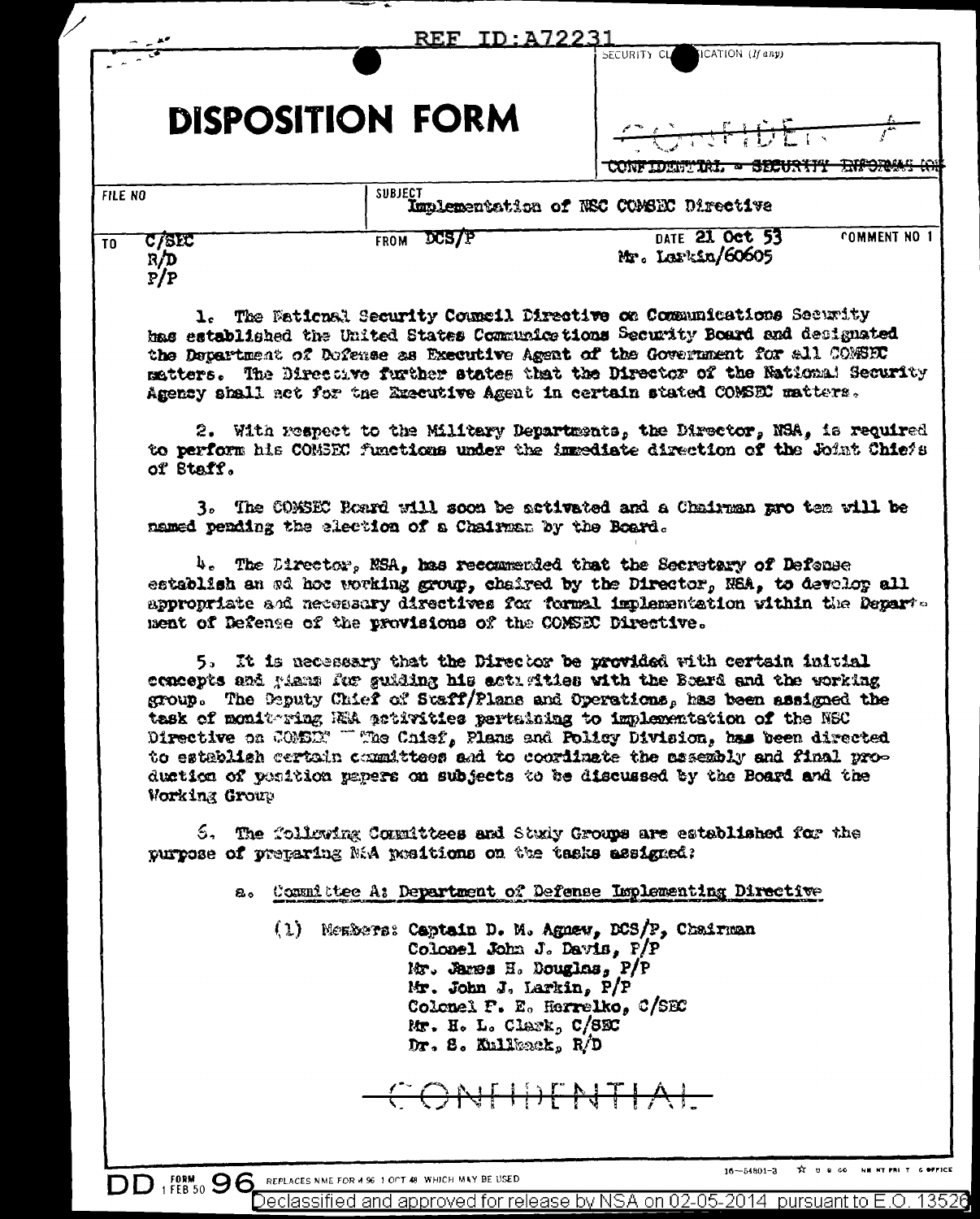

## CONFIDENTIAL - SECURITY INFORMATION

SUBJECT: Inslementation of NSC COMSEC Directive (Continued)

- (2) Task: To prepare NSA versions of Department of Defense Directives implementing the NSC Directive on Communications Security.
- (3) Due Date, initial report: 4 November 1953
- (4) Committee A will be assisted by the following study groups:
	- (a) Study Group A: JCS NSA Relationships
		- 1. Members: Mr. James H. Douglas, P/P, Chairman Major Robert P. Goolsby, P/P CDR H. V. Wardlow, C/SEC Mr. C. C. Corry, C/SEC Miss K. Ross. C/SEC
		- 2. Tasks To prepare for Committee A recommendations on the manner in which the Director, NSA, will perform his functions with respect to the Military Departments under the immediate direction of the Joint Chiefs of Staff, and the extent of control to be exercised by the JCS in their direction of the Director. NSA.
		- 3. Due Date, initial reports 30 October 1953
	- (b) Study Group B: Research and Davelopment
		- 1. Members: Dr. S. Kullback, R/D, Chairman Mr. Warren H. Turner, Jr., R/D Mr. H. L. Clark, C/SEC Mr. C. Wernle, C/SEC Major Robert H. Deen, P/P
		- 2. Task: To prepare for Committee A recommendations on the execution of COMSEC research and development in the Department of Defense.
		- 3. Due Date, initial report: 30 October 1953
	- (c) Study Group C: Conduct of Foreign Liaison
		- 1. Members: Mr. Oliver Kirby, P/P, Chairman Mr. N. M. Murphy, P/P Mr. C. C. Corry, C/SEC Miss K. Ross, C/SEC It. Colonel John J. Courtney, R/D Mr. George Vergine, PROD

<del>CONFIDENTIAL</del>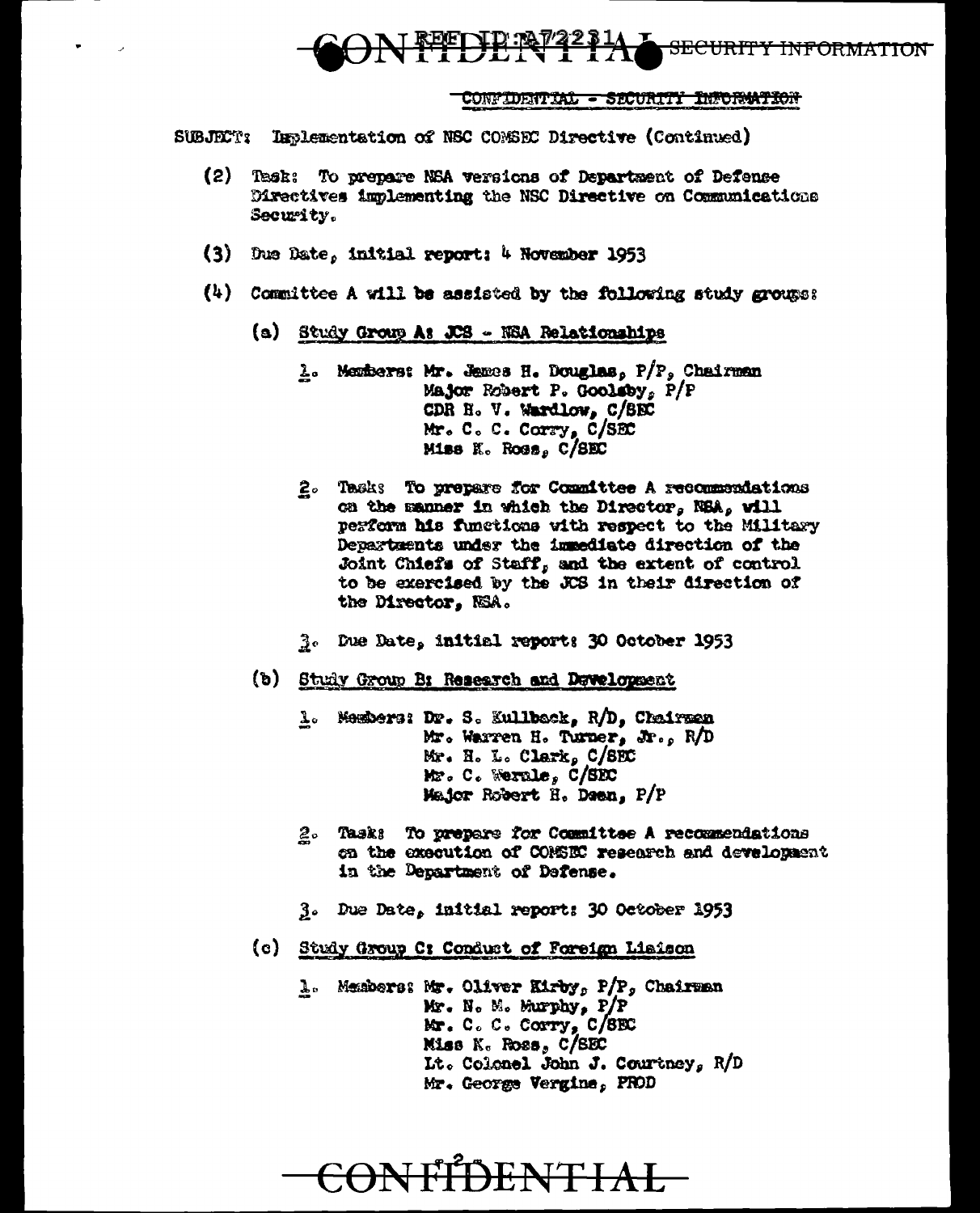CONFIDENTIAL - SECURITY ENFORMATION

SUBJECT: Implementation of NSC CONSEC Directive (Continued)

REFT IR 12722

 $\bullet$ 

- $2<sub>o</sub>$ Task: To prepare for Committee A recommendations on the methods and manner of conducting linison on technical COMSEC and related matters with the cryptologic authorities of foreign nations and international organizations.
- 3. Due Date, initial report: 30 October 1953
- b. Committee B: U.S. Communications Security Board Matters
	- (1) Members: Colonel J. O. Gregory,  $P/P$ , Chairman Mr. Jumes H. Douglas, P/P Mr. N. M. Murphy, P/P Mr. H. L. Clark, C/SEC Mr. C. C. Corry, C/SEC
	- (2) Task: To prepare for the Director, position papers pertaining to the organization of the Board, procedures of the Board, Board Directives, and Standing Committees.
	- (3) Due Date, initial report: 12 November 1953
	- (4) Committee B will be assisted by the following Study Groups:
		- (a) Study Group D: Executive Secretary
			- 1. Members: Colonel J. O. Gregory, P/P. Chairman Mr. J. J. Larkin,  $P/P$ CDR H. V. Wardlow, C/SEC Mr. D. Croskery,  $C/SET$
			- 2. Task: To prepare for Committee B recommendations on the functions and duties of the Executive Secretary of the Board.
			- $3.5$  One Date, initial reports 9 November 1953
		- (b) Study Group E: Standing Committees
			- 1. Members: Mr. H. L. Clark, C/SEC, Chairman CDR H. V. Wardlow, C/SEC Miss K. Ross, C/SEC Mr. Willis Ryan, P/P Major W. Carson, P/P
			- 2. Task: To prepare for Committee B recommendations on permanent committees to be established by the Board and their duties and functions.
			- 3. Due Date, initial reports 9 November 1953

CONFIDENTIAL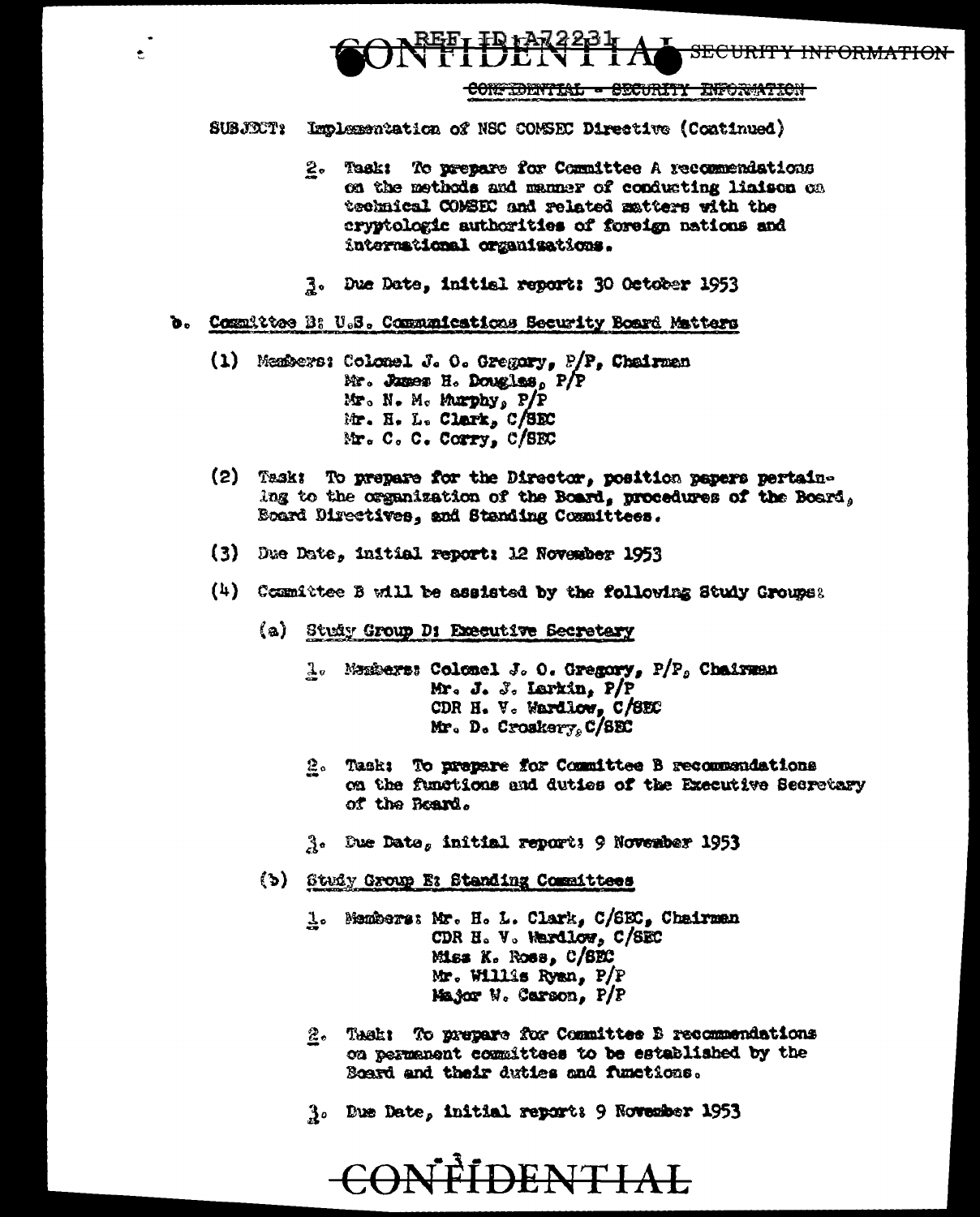**TEETHER72231/** SECURITY INFORMATION

## CONFIDENTIAL - SECURITY INFORMATION

SUBJECT: Implementation of NSC COMSEC Directive (Continued)

7. The Conmittees and Study Groups will meet at the call of the Chairman. Committee and Study Group Chairmon are to consider the tasks assigned as broad in scope, and their groups will consider all matters believed to be pertinent to their assigned tasks. The final reports of the Committees and Study Groups are to be forwarded to Plans and Policy Division.

DM. agnew D. N. AGNEW

Captain, US Nevy Deputy Chief of Staff Plans and Operations